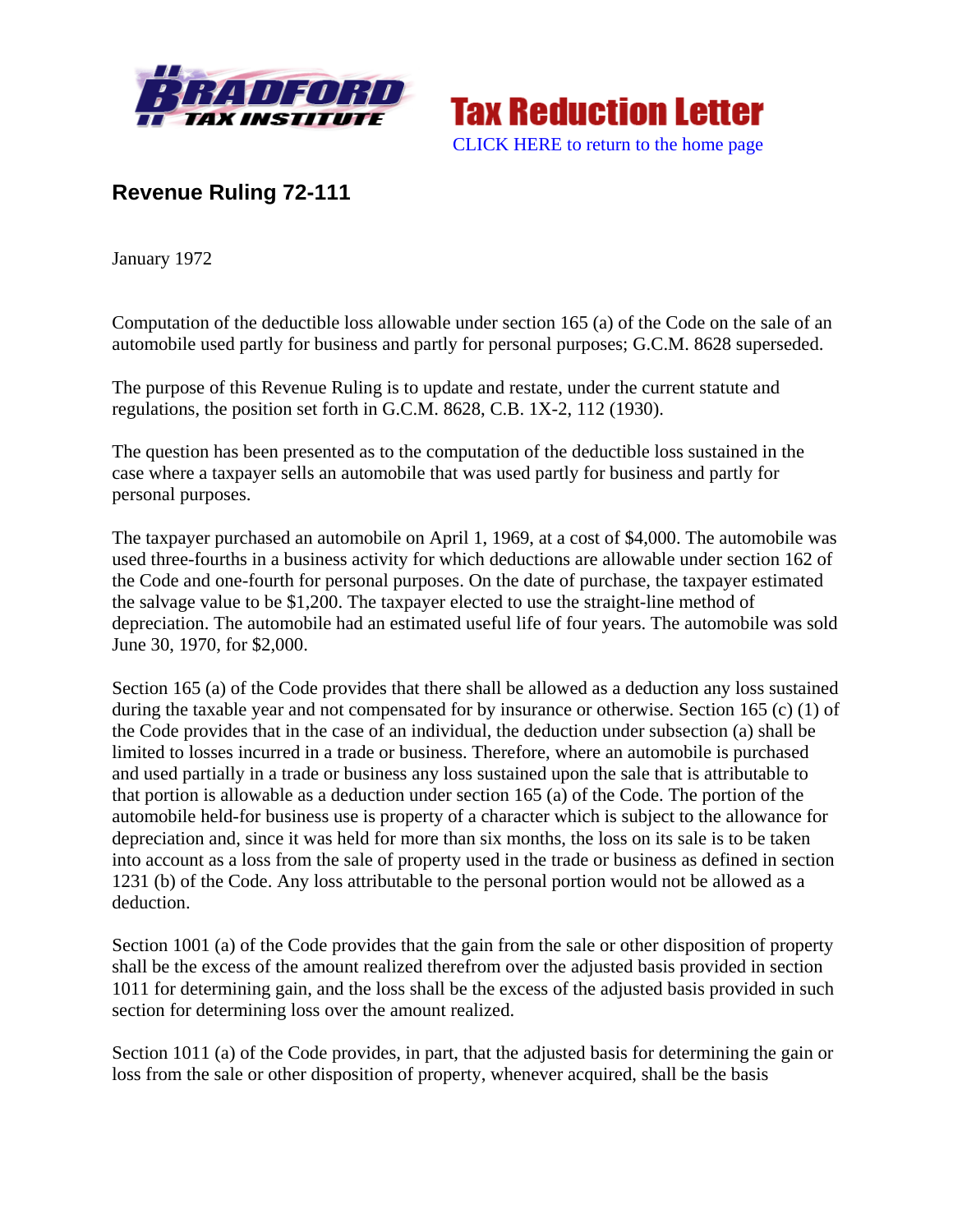determined under section 1012 of the Code (cost in this case) adjusted as provided in section 1016.

Section 1016 (a) of the Code provides, in part, that the basis of the property shall be reduced in respect of any period since February 28, 1913, for exhaustion and wear and tear (depreciation) to the extent of the amount allowed or allowable under section 167 or prior income tax laws.

Section 167 (f) of the Code provides, in part, that under regulations prescribed by the Secretary or his delegate, a taxpayer may, for purposes of computing the allowance for depreciation under section 167 (a) with-respect to personal property, reduce the amount taken into account as salvage value by an amount which does not exceed 10 percent of the basis of such property.

If the taxpayer chooses the application of section 167 (f) of the Code, the computation of the loss sustained in this case is illustrated as follows:

|                                |                         |         | Total   | <b>Business</b>               | Personal |
|--------------------------------|-------------------------|---------|---------|-------------------------------|----------|
|                                |                         |         |         | portion, three- portion, one- |          |
|                                |                         |         |         | fourths                       | fourth   |
| Cost of automobile             |                         | \$4,000 | \$3,000 | \$1,000                       |          |
| Deduct:                        |                         |         |         |                               |          |
|                                | Salvage                 |         | 1,200   | 900                           |          |
|                                | Less 10% (Section 167   |         | 400     | 300                           |          |
|                                | (f))                    |         |         |                               |          |
|                                |                         |         | 800     | 600                           |          |
| Amount subject to depreciation |                         |         | 3,200   | 2,400                         |          |
| Less depreciation allowable:   |                         |         |         |                               |          |
|                                | 1969 depreciation based |         |         |                               |          |
| on 4 year life and held 9      |                         |         |         |                               |          |
|                                | months                  |         |         |                               |          |
|                                | 2,4004 years            | \$450   |         |                               |          |
|                                | $\times$ 912            |         |         |                               |          |
|                                | 1970                    |         |         |                               |          |
|                                | depreciation            |         |         |                               |          |
|                                | based on 4              |         |         |                               |          |
|                                | year life and           |         |         |                               |          |
|                                | held 6                  |         |         |                               |          |
|                                | months                  |         |         |                               |          |
|                                | 2,4004 years            | 300     | 750     | 750                           |          |
|                                | $\times 612$            |         |         |                               |          |
| <b>Balance</b>                 |                         |         | 2,450   | 1,650                         |          |
| Add back salvage               |                         |         | 800     | 600                           |          |
| Adjusted basis at date of sale |                         |         | 3,250   | 2,250                         | 1,000    |
| Amount realized on sale        |                         |         | 2,000   | 1,500                         | 500      |
| Loss                           |                         |         | (1,250) | (750)                         | (500)    |

Accordingly, it is held in the instant case that the loss sustained by the taxpayer on the sale of the automobile is \$750. The \$500 loss attributable to the personal portion of the automobile is not deductible.